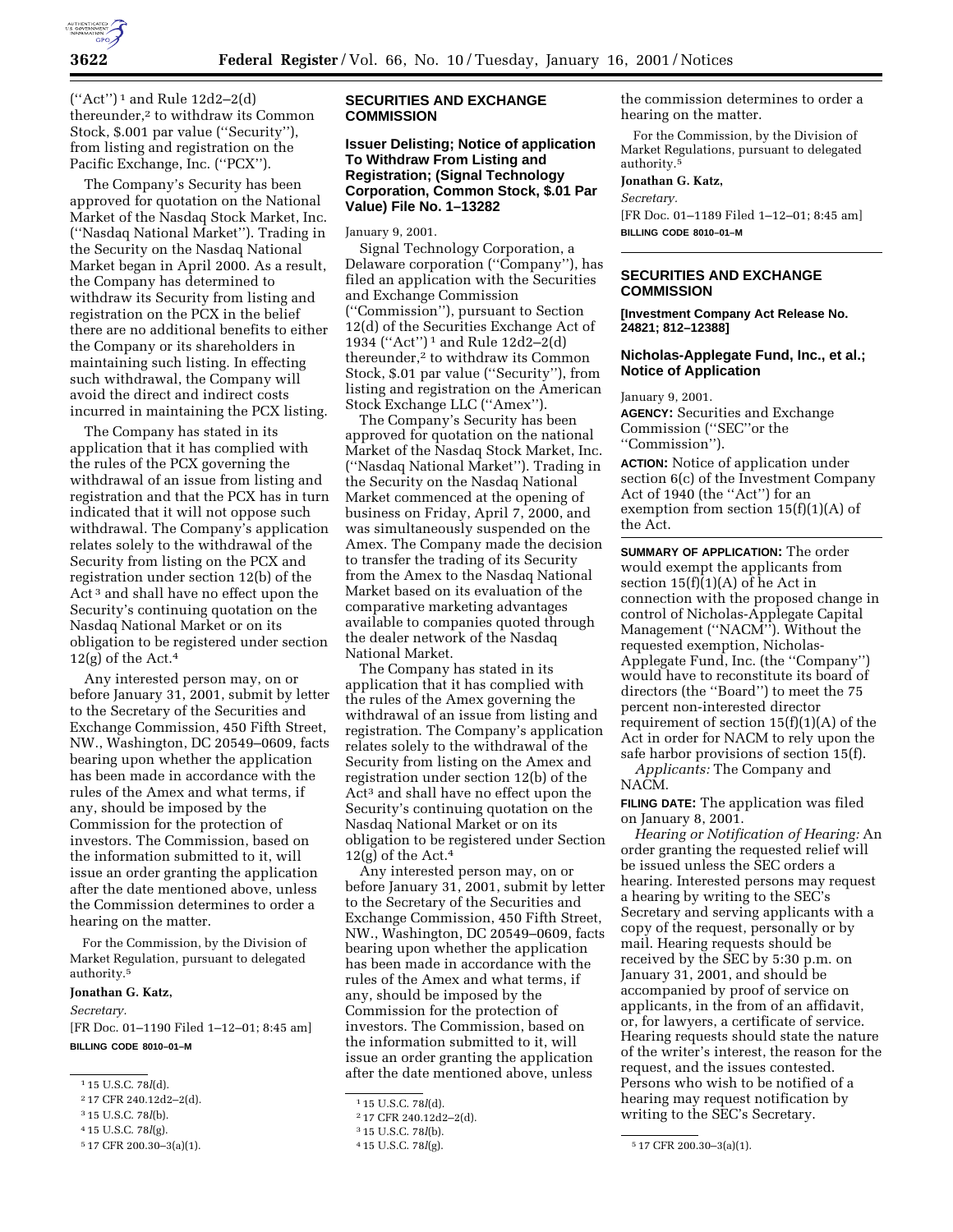**ADDRESSES:** Secretary, SEC, 450 Fifth Street, NW., Washington, DC 20549– 0609. Applicants: Nicholas-Applegate Capital Management, 600 West Broadway, San Diego, CA 92101; Nicholas-Applegate Fund, Inc., 100 Mulberry Street, Newark, NJ 07102.

**FOR FURTHER INFORMATION CONTACT:** Laura J. Riegal, Senior Counsel, at (202) 942–0567, or Nadya B. Roytblat, Assistant Director, at (202) 942–0564 (Office of Investment Company Regulation, Division of Investment Management).

**SUPPLEMENTARY INFORMATION:** The following is a summary of the application. The complete application may be obtained for a fee from the SEC's Public Reference Branch, 450 Fifth Street, NW., Washington, DC 20549– 0102 (tel. (202) 942–8090).

#### **Applicants' Representations**

1. The Company is registered under the Act as an open-end management investment company, NACM, a California limited partnership, serves as the subadviser to the Company pursuant to a subadvisory agreement among NACM, the Company, and Prudential Investments Fund Management LLC (the successor to Prudential Mutual Fund Management, Inc.) (''Prudential''). Prudential serves as the manager and administrator of the Company. Each of NACM and Prudential is registered as an investment adviser under the Investment Advisers Act of 1940.1

2. Nicholas-Applegate Capital Management Holdings LP (''NACM Holdings LP'') is the general partner of, and Nicholas-Applegate Capital Management Global Holding Co. LP (''Global Holding LP'') is the sole limited partner of NACM. Their combined partnership interests comprise 100% ownership of NACM.

3. Allianz of America, Inc. (''Allianz of America'') is a holding company that owns several insurance and financial service companies and is, in turn, a wholly owned subsidiary of Allianz AG. On October 17, 2000, NACM, NACM Holdings LP, Global Holding LP, and certain of their affiliates,<sup>2</sup> and Allianz of America and its wholly owned subsidiary, MacIntosh LLC, entered into a Merger Agreement under which Allianz of America agreed to acquire NACM (the ''Transaction''). As a result of the Transaction, NACM will become

an indirect wholly owned subsidiary of Allianz of America and Allianz of America will control NACM and its affiliates. Applicants expect that the Transaction will be consummated in January, 2001.

4. Consummation of the Transaction will result in a change of control of NACM within the meaning of section 2(a)(9) of the Act and, consequently, will result in an assignment of the current subadvisory agreement among NACM, the Company, and Prudential within the meaning of section 2(a)(4) of the Act. As required by section 15(a)(4) of the Act, the subadvisory agreement will automatically terminate in accordance with the terms of the agreement. In connection with the Transaction, NACM has determined to seek to comply with the ''safe harbor'' provisions of section 15(f) of the Act.

### **Applicants' Legal Analysis**

1. Section 15(f) of the Act is a safe harbor that permits an investment adviser to a registered investment company (or an affiliated person of the investment company (or an affiliated person of the investment adviser) to realize a profit on the sale of its business if certain conditions are met. One of these conditions is set forth in section  $15(f)(1)(A)$ . This conditions provides that, for a period of three years after the sale, at least 75 percent of the board of directors of the investment company may not be ''interested persons'' with respect to either the predecessor or successor adviser of the investment company. Section 2(a)(19)(B) of the Act defines an ''interested person'' of an investment adviser to include, among others, any broker or dealer registered under the Securities Exchange Act of 1934 or any affiliated person of the broker or dealer. Rule 2a19–1 of the Act provides an exemption from the definition of interested person for directors who are registered as brokers or dealers, or who are affiliated persons of registered brokers or dealers, provided certain conditions are met.3

2. Upon consummation of the Transaction, it is proposed that the Board will consist of seven directors, four of whom are not interested persons of NACM within the meaning of section 2(a)(19)(B) of the Act (''Disinterested Directors''), and three of whom may be considered interested persons of NACM (''Interested Directors''). Two of the Interested Directors may be considered interested persons of NACM within the meaning of section  $2(a)(19)(B)(v)$  of the Act by virtue of their relationship to a registered broker-dealer. Applicants state that the exemption provided by rule 2a19–1 will not be available with respect to these two Interested Directors because the broker-dealers with which they are affiliated may engage in transactions with other members of the Company's complex.4 The remaining interested Director is the managing partner of NACM and thus, is an interested person of NACM. With the exception of this director, upon consummation of the Transaction, none of the members of the Board will be affiliated persons within the meaning of section 2(a)(3) of the Act of any party to the Transaction.

3. Without the requested exemption, the Company would have to reconstitute its Board to meet the 75 percent noninterested director requirement of section  $15(f)(1)(A)$ .<sup>5</sup> Section  $6(c)$  of the Act permits the SEC to exempt any person or transaction from any provision of the Act, or any rule or regulation under the Act, if the exemption is necessary or appropriate in the public interest and consistent with the protection of investors and the

5The Company filed a definitive proxy statement with the Commission on December 27, 2000 (the ''Proxy Statement''). One of the proposals in the Proxy Statement solicits shareholder votes on the re-election of the seven directors who serve on the Board and the election of two additional Disinterested Directors. In the event exemptive relief has not been obtained by the earlier of February 28, 2001 or the time the Transaction closes, one of the Board's Interested Directors would resign and the election of the two additional Disinterested Directors would become effective. Thus, the total number of directors on the Board would be eight and the ratio of Interested Directors to total directors would be 2:8 (25). The Company would then be compliant with section  $15(f)(1)(A)$ .

<sup>&</sup>lt;sup>1</sup> Applicants state that each of Prudential and NACM is acting as an ''investment adviser'' within the meaning of section 2(a)(20) of the Act under a contract subject to section 15 of the Act.

<sup>2</sup>These affiliates are Nicholas-Applegate LLC, Nicholas-Applegate Securities and Nicholas-Applegate Securities International LDC.

<sup>3</sup>The rule generally provides that the exemption is available only if: (a) The broker or dealer does not execute any portfolio transactions for, engage in principal transactions with, or distribute shares for, the investment company complex, as defined in the rule, (b) the investment company's board determines that the investment company will not be adversely affected if the broker or dealer does not effect the portfolio or principal transactions or distribute shares of the investment company, and (c) no more than a minority of the investment company's directors are registered brokers or dealers of affiliated persons thereof.

<sup>4</sup>With respect to one of these Interested Directors, applicants state that the exemption provided by the rule is also unavailable because the broker-dealer with which the Interested Director is affiliated acts as distributor for the Company. Applicants further state that the same Interested Director is treated as an interested person of NACM in keeping with section  $2(a)(19)(B)(vi)$  of the Act, although the Company has not received a Commission order. Section 2(s)(19)(B)(vi) of the Act includes within the definition of interested person any individual whom the Commission by order has determined to be an interested person because of a material business or professional relationship with the investment adviser or principal underwriter of an investment company, or with any principal executive officer or controlling person of such entity.